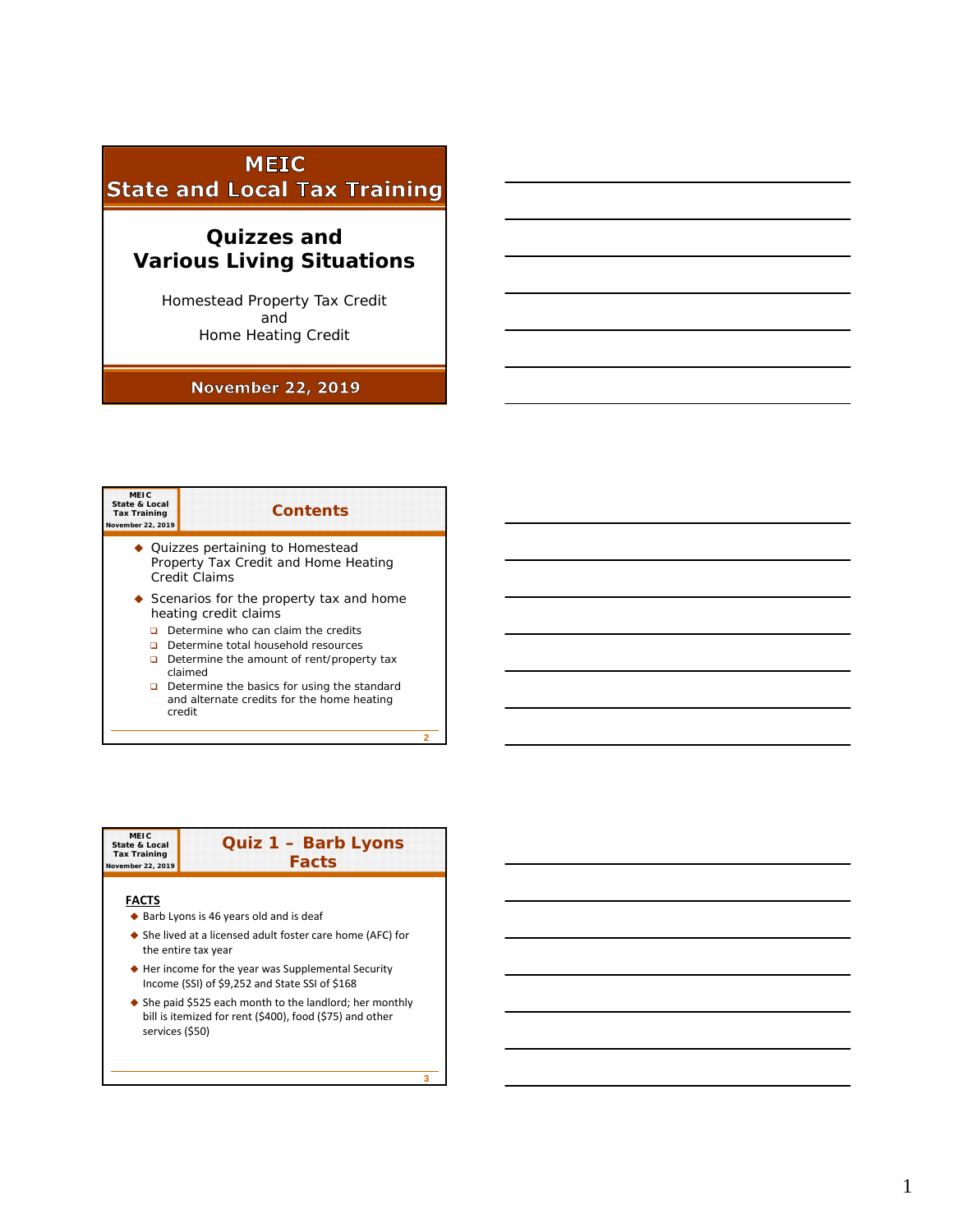| MEIC<br><b>State &amp; Local</b><br><b>Tax Training</b><br>November 22, 2019 | <b>Quiz 1 - Barb Lyons</b><br><b>Questions</b>                                                                                                             |
|------------------------------------------------------------------------------|------------------------------------------------------------------------------------------------------------------------------------------------------------|
| based on:                                                                    | 1. Barb should compute a Homestead Property Tax Credit Claim                                                                                               |
|                                                                              | a. Property tax credit is not allowed for a resident of an AFC home                                                                                        |
| footage.                                                                     | b. Her share of property taxes assessed on the facility based on<br>the licensed capacity of the AFC home or based on square                               |
|                                                                              | c. Her proportionate share of property taxes assessed on the<br>facility based on the number of actual residents in the home<br>d. Rent of \$400 per month |
| a. True                                                                      | 2. Barb is entitled to claim a Michigan Home Heating Credit.                                                                                               |
| b. False                                                                     |                                                                                                                                                            |
|                                                                              |                                                                                                                                                            |



| MEIC<br>State & Local<br><b>Tax Training</b><br>November 22, 2019 | Quiz 2 - John Dodd<br><b>Questions</b>                                                                                                                                                                                                                                                                                                                   |
|-------------------------------------------------------------------|----------------------------------------------------------------------------------------------------------------------------------------------------------------------------------------------------------------------------------------------------------------------------------------------------------------------------------------------------------|
| a.<br>b.<br>C.<br><b>H</b>                                        | 1. For purposes of the Homestead Property Tax Credit Claim, the<br>proper treatment of John's lot rent for the mobile home is:<br>\$260 a month as rent<br>\$224 a month as rent<br>\$3 per months as property tax and \$257 a month as rent<br>No credit allowed as residents of mobile home parks are not eligible to claim<br>the property tax credit |
| True<br>a.<br>False<br>h.                                         | 2. Assume that the amount that John's property tax exceeds 3.2% of<br>his total household resources is \$159. John will receive 100% of this<br>amount on his Homestead Property Tax Credit Claim.                                                                                                                                                       |
| heating credit?<br>a. None                                        | 3. How many exemptions is John entitled to claim for the home<br>b. One<br>d. Three<br>c. Two                                                                                                                                                                                                                                                            |
|                                                                   | 6                                                                                                                                                                                                                                                                                                                                                        |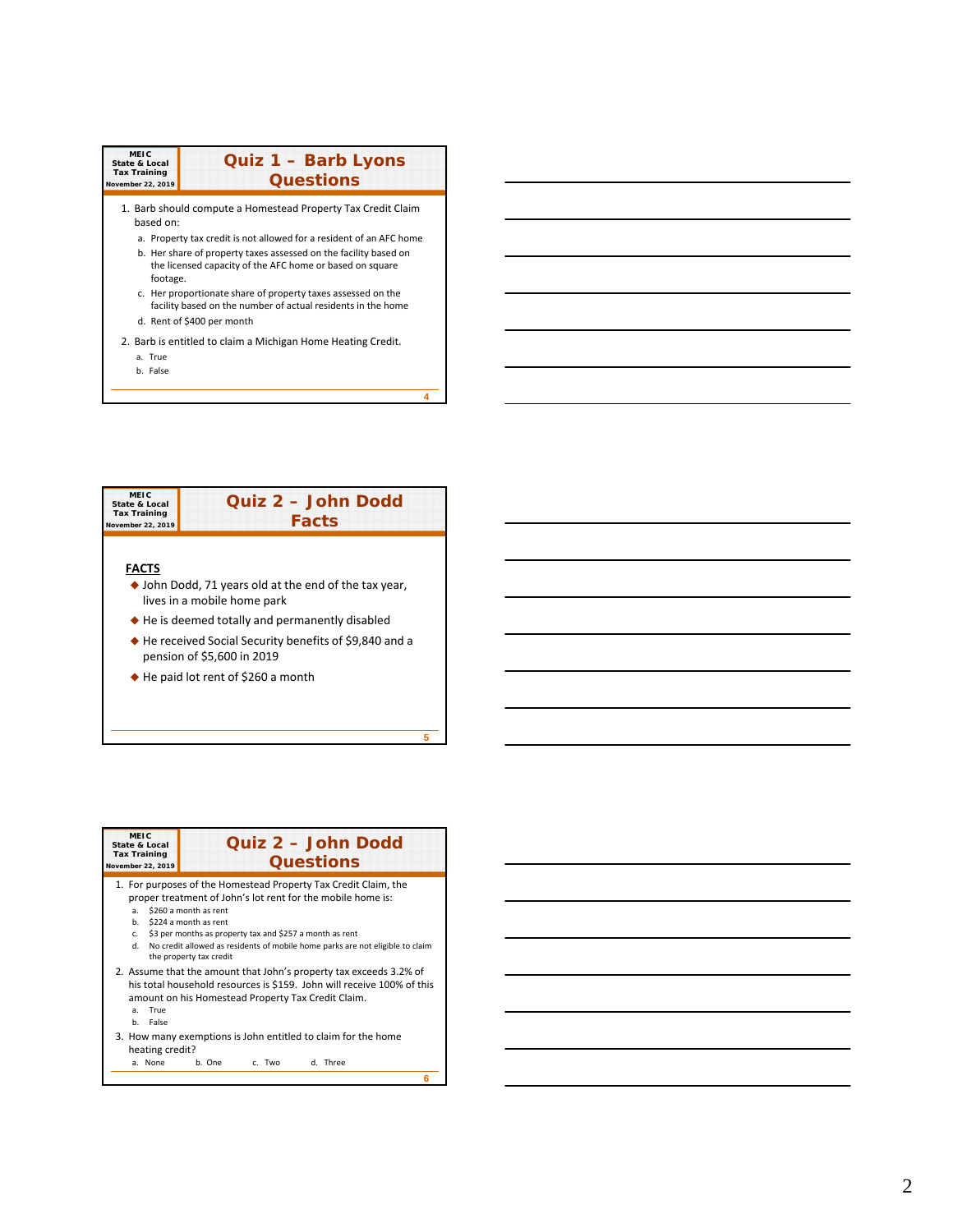| <b>MEIC</b><br>Quiz 3 - Toni Taylor<br><b>State &amp; Local</b><br><b>Tax Training</b><br><b>Facts</b><br>November 22, 2019 |                                                                                                                                |  |  |
|-----------------------------------------------------------------------------------------------------------------------------|--------------------------------------------------------------------------------------------------------------------------------|--|--|
| <b>FACTS</b>                                                                                                                |                                                                                                                                |  |  |
|                                                                                                                             | $\bullet$ Toni Taylor, age 46, is a single homeowner.                                                                          |  |  |
|                                                                                                                             | $\triangle$ She does not have a mortgage; however, she fell behind on<br>payment of her property taxes for the last few years. |  |  |
|                                                                                                                             | $\bullet$ Toni was able to catch up in 2019, paying a total of \$1,950. The                                                    |  |  |
| payment consisted of the following:                                                                                         |                                                                                                                                |  |  |
| $\Box$ \$700 for taxes levied in 2019                                                                                       |                                                                                                                                |  |  |
| $\Box$ \$600 for taxes levied in 2018                                                                                       |                                                                                                                                |  |  |
| $\Box$ \$500 for taxes levied in 2017                                                                                       |                                                                                                                                |  |  |
| $\Box$ \$150 of interest and penalties                                                                                      |                                                                                                                                |  |  |
| (Note: All tax amounts listed above include an administrative fee of 1%.)                                                   |                                                                                                                                |  |  |
| ◆ Toni's only income in 2019 is from wages of \$10,000.                                                                     |                                                                                                                                |  |  |
| Toni paid for her own health insurance in 2019; her monthly                                                                 |                                                                                                                                |  |  |

medical insurance premium was \$100.

**7**

**8**

**MEIC State & Local Tax Training November 22, 2019 Quiz 3 – Toni Taylor Questions** 1. Toni's Michigan Homestead Property Tax Credit Claim for 2019 should be based on: a. \$1,950 of taxes levied b. \$1,800 of taxes levied c. \$1,300 of taxes levied d. \$700 of taxes levied 2. Toni's 2019 property tax statement includes a special assessment for a delinquent water bill. She can include this amount in the taxes claimed for the property tax credit. a. True b. False 3. The health insurance premiums that Toni paid in 2019 do not need to be considered in calculating her Homestead Property Tax Credit. a. True b. False

| <b>MEIC</b><br>State & Local<br><b>Tax Training</b><br>November 22, 2019 | Quiz 4 - James Jones<br><b>Facts</b>                                                                                                                                                                                                         |
|--------------------------------------------------------------------------|----------------------------------------------------------------------------------------------------------------------------------------------------------------------------------------------------------------------------------------------|
| <b>FACTS</b>                                                             |                                                                                                                                                                                                                                              |
|                                                                          | $\bullet$ James Jones was born in 1951                                                                                                                                                                                                       |
|                                                                          | ◆ He files as Married Filing Separately for 2019; he did not live<br>with his wife, Carol, for any part of 2019. In addition to filing<br>a Michigan income tax return, James will file for the Michigan<br>credits to which he is entitled. |
|                                                                          | $\blacklozenge$ James received an Ohio public retirement benefit of \$5,400<br>and Social Security retirement benefits of \$4,992 in 2019                                                                                                    |
|                                                                          | ♦ James was a renter with a signed lease contract; he paid<br>\$525 per month in 2019. He lived in an apartment building<br>that was exempt from paying property taxes in 2019.                                                              |
|                                                                          | $\blacklozenge$ Heating costs are currently included in his rent                                                                                                                                                                             |
|                                                                          | ۵                                                                                                                                                                                                                                            |

I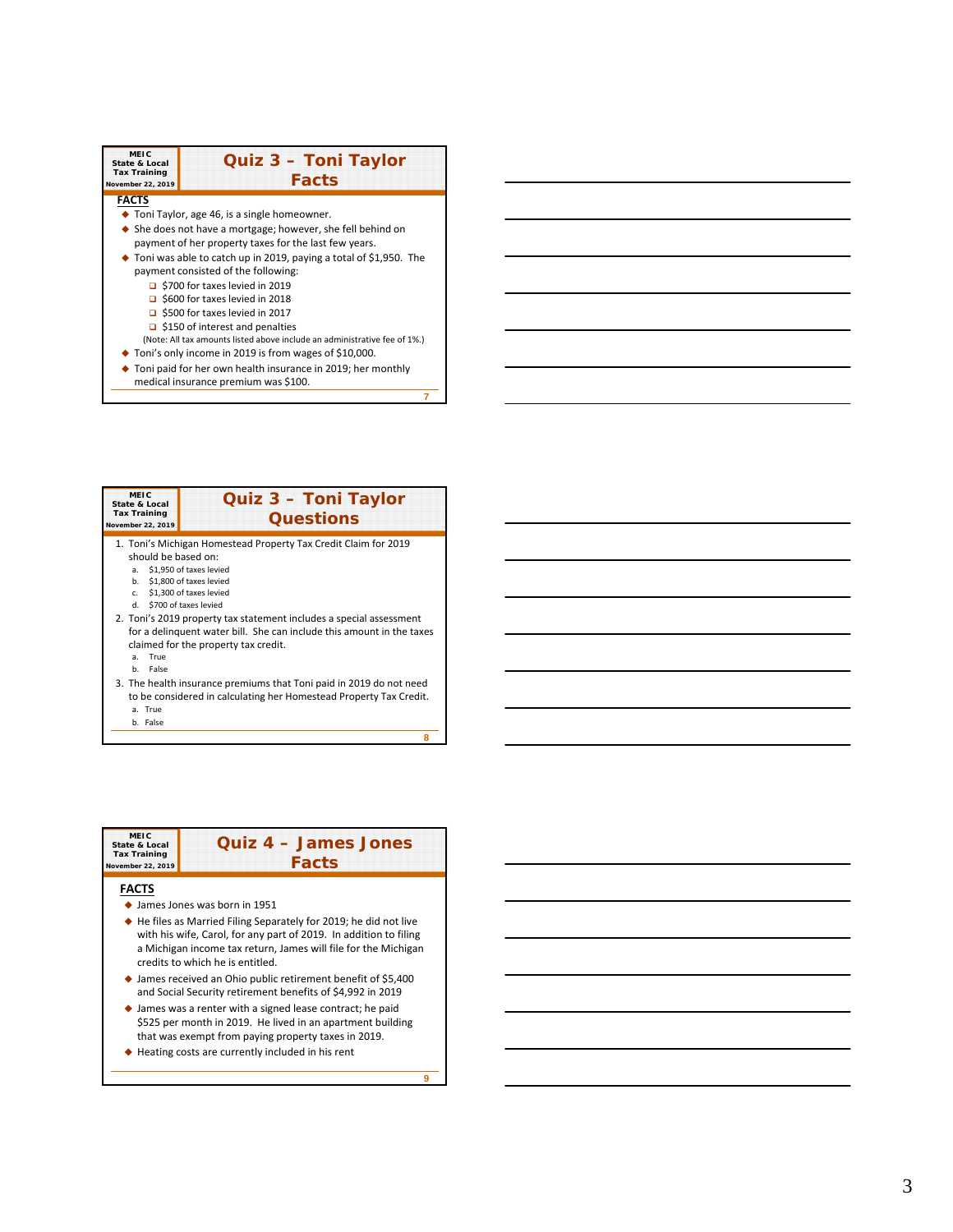| <b>MEIC</b><br><b>State &amp; Local</b><br><b>Tax Training</b><br>November 22, 2019 | Quiz 4 - James Jones<br><b>Questions</b>                                                                                                                                                                                                                                                                     |
|-------------------------------------------------------------------------------------|--------------------------------------------------------------------------------------------------------------------------------------------------------------------------------------------------------------------------------------------------------------------------------------------------------------|
| a. \$5,400<br>henefits                                                              | 1. On his Michigan income tax return, James is eligible to subtract<br>retirement henefits of:<br>b. No subtraction allowed for public retirements from another state<br>c. A \$20,000 standard deduction against all income is subtracted<br>d. Married filing separately filers cannot subtract retirement |
| c. Both a, and b.                                                                   | 2. Which Michigan credit can James claim for 2019?<br>a. Homestead Property Tax Credit<br>b. Home Heating Credit<br>d. None of the above                                                                                                                                                                     |

#### **MEIC State & Local Tax Training November 22, 2019 Quiz 4 – James Jones Questions (cont. )** 3. If James files a Michigan Homestead Property Tax Credit Claim and/or Home Heating Credit Claim, James is required to file Michigan Form 5049. a. True b. False 4. If James files a Michigan Homestead Property Tax Credit Claim and/or Home Heating Credit Claim, he must include his wife Carol's income in total household resources on his Michigan credit claim(s). a. True b. False

**11**

**10**



| <u> 1989 - Johann Stoff, deutscher Stoffen und der Stoffen und der Stoffen und der Stoffen und der Stoffen und der</u> |  |  |
|------------------------------------------------------------------------------------------------------------------------|--|--|
| <u> 1989 - Johann Stoff, deutscher Stoff, der Stoff, der Stoff, der Stoff, der Stoff, der Stoff, der Stoff, der S</u>  |  |  |
| <u> 1989 - Andrea Andrew Maria (h. 1989).</u>                                                                          |  |  |
|                                                                                                                        |  |  |
|                                                                                                                        |  |  |
| <u> 1989 - Johann Barn, amerikan bernama di sebagai bernama dan bernama di sebagai bernama dalam bernama dalam b</u>   |  |  |
|                                                                                                                        |  |  |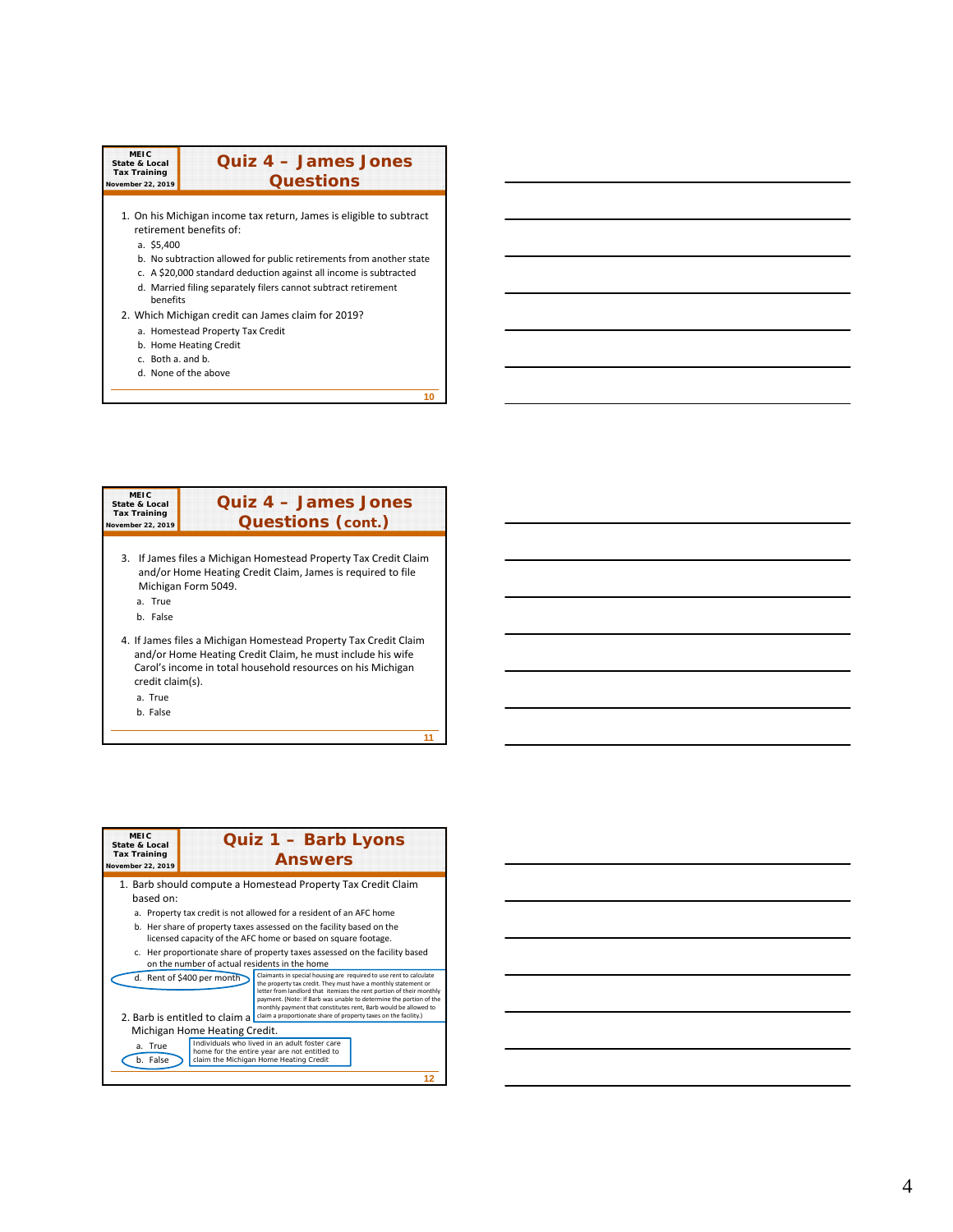| <b>MEIC</b><br>State & Local<br><b>Tax Training</b><br>November 22, 2019 | Quiz 2 - John Dodd<br><b>Answers</b>                                                                                                                                                                                                                                                                                             |  |  |  |
|--------------------------------------------------------------------------|----------------------------------------------------------------------------------------------------------------------------------------------------------------------------------------------------------------------------------------------------------------------------------------------------------------------------------|--|--|--|
| a.<br>h.<br>d.                                                           | 1. For purposes of the Homestead Property Tax Credit Claim, the<br>proper treatment of John's lot rent for the mobile home is:<br>\$260 a month as rent<br>\$224 a month as rent<br>c. \$3 per months as property tax and \$257 a month as rent<br>No credit allowed as residents of mobile home parks are not eligible to claim |  |  |  |
| <b>True</b><br>a.                                                        | the property tax credit<br>2. Assume that the amount that John's property tax exceeds 3.2% of<br>his total household resources is \$159. John will receive 100% of this<br>amount on his Homestead Property Tax Credit Claim.<br>As a senior claimant with total household resources of \$21,000                                 |  |  |  |
| False<br>h<br>heating credit?<br>a. None                                 | or less, John will receive 100% of the credit.<br>3. How many exemptions is John entitled to claim for the home<br>John can claim one personal exemption. Those age 66 or older at end of the tax year cannot claim an exemption for totally and permanently disabled.<br>b. One<br>IWO<br>$\sigma$ .<br><b>Three</b>            |  |  |  |



| <b>MEIC</b><br>State & Local<br><b>Tax Training</b><br>November 22, 2019                                | Quiz 3 - Toni Taylor<br><b>Answers</b>                                                                                                         |                                                                                                                                                                                                                                                                                                                                                                                                                                                                                                                                                                                                                                                                    |  |  |
|---------------------------------------------------------------------------------------------------------|------------------------------------------------------------------------------------------------------------------------------------------------|--------------------------------------------------------------------------------------------------------------------------------------------------------------------------------------------------------------------------------------------------------------------------------------------------------------------------------------------------------------------------------------------------------------------------------------------------------------------------------------------------------------------------------------------------------------------------------------------------------------------------------------------------------------------|--|--|
| should be based on:<br>a.<br>h.<br>$C_{n}$<br>$\overline{d}$ .<br>True<br>a <sub>z</sub><br>b.<br>False | \$1,950 of taxes levied<br>\$1,800 of taxes levied<br>\$1,300 of taxes levied<br>\$700 of taxes levied<br>claimed for the property tax credit. | 1. Toni's Michigan Homestead Property Tax Credit Claim for 2019<br>Taxes levied for a prior year cannot be<br>claimed. Interest and penalties cannot be<br>included in the amount of taxes claimed on the<br>Homestead Property Tax Credit<br>2. Toni's 2019 property tax statement includes a special assessment<br>for a delinguent water bill. She can include this amount in the taxes<br>Special assessments cannot be included in the amount of taxes<br>claimed for the Michigan Homestead Property Tax Credit<br>3. The health insurance premiums that Toni paid in 2019 do not need<br>to be considered in calculating her Homestead Property Tax Credit. |  |  |
| a. True<br>b. False                                                                                     |                                                                                                                                                | Medical insurance and HMO premiums can be deducted to arrive at total<br>household resources on the Michigan Homestead Property Tax Credit Claim.                                                                                                                                                                                                                                                                                                                                                                                                                                                                                                                  |  |  |
|                                                                                                         |                                                                                                                                                |                                                                                                                                                                                                                                                                                                                                                                                                                                                                                                                                                                                                                                                                    |  |  |

| 1. On his Michigan income tax return, James is eligible to subtract<br>retirement benefits of:<br>a. \$5,400<br>b. No subtraction allowed for public retirement benefits from<br>another state<br>C. A \$20,000 standard deduction against all income is subtracted<br>James is in Tier 2<br>d. Married filing separately filers cannot<br>and has reached<br>subtract retirement benefits<br>the age of 67;<br>therefore, a<br>subtraction of<br>2. Which Michigan credit can James claim for 2019?<br>retirement &<br>pension benefits<br>a. Homestead Property Tax Credit<br>is no longer<br>James is an eligible renter for only<br>allowed. He can<br><b>b.</b> Home Heating Credit<br>the home heating credit.<br>claim a standard<br>The building he lives in is exempt<br>deduction of<br>c. Both a. and b.<br>from property tax; therefore,<br>\$20,000 against<br>James is not eligible to claim the<br>all income.<br>d. None of the above<br>property tax credit. | <b>MEIC</b><br>State & Local<br><b>Tax Training</b><br>November 22, 2019 | <b>Ouiz 4 – James Jones</b><br><b>Answers – Questions 1 &amp; 2</b> |  |
|-------------------------------------------------------------------------------------------------------------------------------------------------------------------------------------------------------------------------------------------------------------------------------------------------------------------------------------------------------------------------------------------------------------------------------------------------------------------------------------------------------------------------------------------------------------------------------------------------------------------------------------------------------------------------------------------------------------------------------------------------------------------------------------------------------------------------------------------------------------------------------------------------------------------------------------------------------------------------------|--------------------------------------------------------------------------|---------------------------------------------------------------------|--|
|                                                                                                                                                                                                                                                                                                                                                                                                                                                                                                                                                                                                                                                                                                                                                                                                                                                                                                                                                                               |                                                                          |                                                                     |  |
|                                                                                                                                                                                                                                                                                                                                                                                                                                                                                                                                                                                                                                                                                                                                                                                                                                                                                                                                                                               |                                                                          |                                                                     |  |
|                                                                                                                                                                                                                                                                                                                                                                                                                                                                                                                                                                                                                                                                                                                                                                                                                                                                                                                                                                               |                                                                          |                                                                     |  |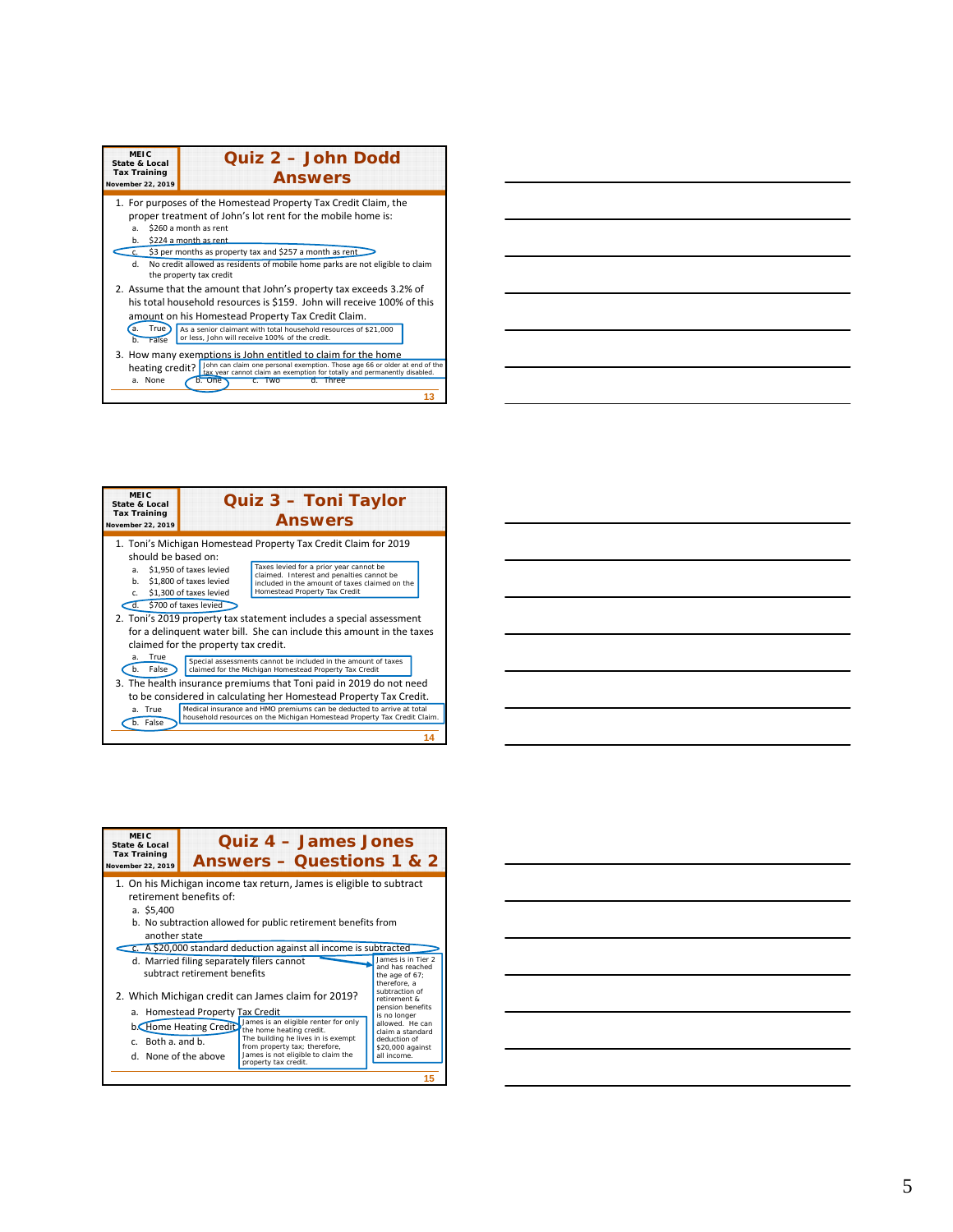| MEIC<br>State & Local<br><b>Tax Training</b><br>November 22, 2019 | Quiz 4 - James Jones<br><b>Answers - Questions 3 &amp; 4</b>                                                                                                                                                |
|-------------------------------------------------------------------|-------------------------------------------------------------------------------------------------------------------------------------------------------------------------------------------------------------|
| 3.                                                                | If James files a Michigan Homestead Property Tax Credit Claim<br>and/or Home Heating Credit Claim, James is required to file<br>Michigan Form 5049.                                                         |
| a. True<br>b. False                                               | James files his Michigan Home Heating Credit Claim<br>as Married Filing Separately; therefore, he must<br>attach Form 5049 and indicate an explanation that<br>he maintained a separate homestead all year. |
| credit claim(s).                                                  | 4. If James files a Michigan Homestead Property Tax Credit Claim<br>and/or Home Heating Credit Claim, he must include his wife<br>Carol's income in total household resources on his Michigan               |
| a. True<br>b. False                                               | Since he did not share a homestead with<br>Carol at any time in 2019, he would not need<br>to include her income.                                                                                           |
|                                                                   |                                                                                                                                                                                                             |

| the control of the control of the control of the control of the control of the control of the control of the control of the control of the control of the control of the control of the control of the control of the control |  |  |
|-------------------------------------------------------------------------------------------------------------------------------------------------------------------------------------------------------------------------------|--|--|
|                                                                                                                                                                                                                               |  |  |

| <b>MEIC</b><br>Scenario 1 – Tom & Fred<br>State & Local<br><b>Tax Training</b><br><b>Facts</b><br>November 22, 2019 |                                        |                                                                                                                                                                                                                                                                                                                                                                   |  |
|---------------------------------------------------------------------------------------------------------------------|----------------------------------------|-------------------------------------------------------------------------------------------------------------------------------------------------------------------------------------------------------------------------------------------------------------------------------------------------------------------------------------------------------------------|--|
| том                                                                                                                 |                                        | <b>FRED</b>                                                                                                                                                                                                                                                                                                                                                       |  |
| Age 68, and Blind                                                                                                   |                                        | Age 70                                                                                                                                                                                                                                                                                                                                                            |  |
| Income:                                                                                                             |                                        | Income:                                                                                                                                                                                                                                                                                                                                                           |  |
| $SSI - $9,252$                                                                                                      |                                        | □ Social Security -                                                                                                                                                                                                                                                                                                                                               |  |
| □ State SSI - \$168                                                                                                 |                                        | \$18,600                                                                                                                                                                                                                                                                                                                                                          |  |
| Rent paid - \$800/month<br>Rent paid - \$0                                                                          |                                        |                                                                                                                                                                                                                                                                                                                                                                   |  |
| household expenses.                                                                                                 | \$800 per month in 2019, paid by Fred. | Tom and Fred, brothers, rented an apartment together all<br>last year. They are both tenants on the lease; rent was<br>The gas bill is in Tom's name; annual heating costs were<br>\$580. Tom and Fred each paid 1/2 of the bill each month.<br>Tom gave Fred \$250 each month to help with rent.<br>• Tom and Fred shared equally in paying for all of the other |  |
|                                                                                                                     |                                        |                                                                                                                                                                                                                                                                                                                                                                   |  |

| <b>MEIC</b><br>State & Local<br><b>Tax Training</b><br>November 22, 2019 | Scenario 1 - Tom & Fred<br><b>Questions</b>                                                                                                         |  |
|--------------------------------------------------------------------------|-----------------------------------------------------------------------------------------------------------------------------------------------------|--|
|                                                                          | $\blacklozenge$ Who can claim the property tax credit?                                                                                              |  |
| claimant?                                                                | $\bullet$ What are the total household resources for each                                                                                           |  |
|                                                                          |                                                                                                                                                     |  |
| ♦ How much rent or taxes can each person claim?                          |                                                                                                                                                     |  |
|                                                                          |                                                                                                                                                     |  |
|                                                                          | $\bullet$ Who can claim the home heating credit?                                                                                                    |  |
|                                                                          | ♦ Which method or credit computation can each person<br>use to calculate the home heating credit?<br><b>Standard Credit</b><br>    Alternate Credit |  |
|                                                                          |                                                                                                                                                     |  |

| <u> 1989 - Andrea Santa Andrea Andrea Andrea Andrea Andrea Andrea Andrea Andrea Andrea Andrea Andrea Andrea Andr</u>   |  |  |
|------------------------------------------------------------------------------------------------------------------------|--|--|
| <u> 1989 - Johann Barn, mars ann an t-Amhain ann an t-Amhain ann an t-Amhain ann an t-Amhain an t-Amhain ann an t-</u> |  |  |
|                                                                                                                        |  |  |
|                                                                                                                        |  |  |
| <u> 1989 - Andrea Santa Andrea Andrea Andrea Andrea Andrea Andrea Andrea Andrea Andrea Andrea Andrea Andrea Andr</u>   |  |  |
|                                                                                                                        |  |  |
| <u> 1989 - Johann Stoff, amerikansk politiker (d. 1989)</u>                                                            |  |  |
|                                                                                                                        |  |  |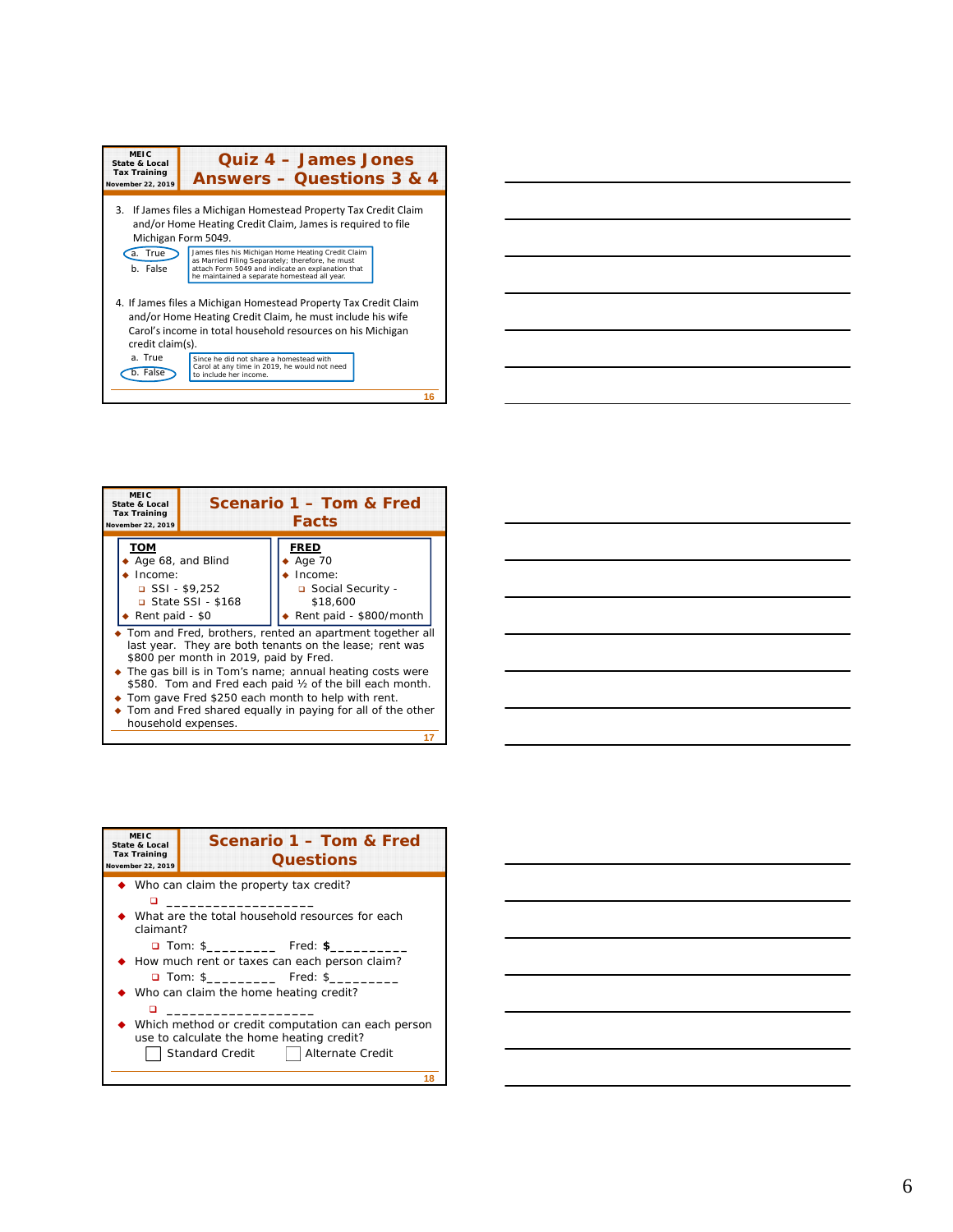| 1) Who can claim the property tax credit?<br>□ Tom and Fred (Both names are on the lease)<br>2) What are the total household resources for each claimant?<br>$\Box$ Tom: \$10,920<br>Fred: \$21,300<br>Tom's THR:<br>Fred's THR:<br>\$9.252<br>SSI:<br>\$18,600<br>Social Security:<br>168<br>State SSI:<br>Amount Tom<br>Expenses Fred pays<br>gives Fred each<br>on Tom's behalf:<br>month:<br>$$400 \times 12 = $4.800$<br>Less the 1st \$300 (300)<br>$$250 \times 12 = $3,000$<br>4.500<br>Less the $1^{st}$ \$300 (300)<br>Less the amount<br>\$2,700 2,700<br>Tom gives Fred, | Scenario 1 - Tom & Fred |
|--------------------------------------------------------------------------------------------------------------------------------------------------------------------------------------------------------------------------------------------------------------------------------------------------------------------------------------------------------------------------------------------------------------------------------------------------------------------------------------------------------------------------------------------------------------------------------------|-------------------------|
|                                                                                                                                                                                                                                                                                                                                                                                                                                                                                                                                                                                      |                         |
| <b>Total THR</b><br>$$250 \times 12 =$ (3,000)<br>\$1,500<br>1,500<br><b>Total THR</b><br>\$10,920                                                                                                                                                                                                                                                                                                                                                                                                                                                                                   | \$21.300                |



| <b>MEIC</b><br>State & Local<br><b>Tax Training</b><br>November 22, 2019 | <b>Solution (cont.)</b><br>Scenario 1 - Tom & Fred                                                 |
|--------------------------------------------------------------------------|----------------------------------------------------------------------------------------------------|
|                                                                          | 3) How much rent or taxes can each person claim?<br>Tom: \$400/month Fred: \$400/month             |
|                                                                          | 4) Who can claim the home heating credit?<br><b>D</b> Both Tom and Fred                            |
|                                                                          | 5) Which method or credit computation can each person<br>use to calculate the home heating credit? |
| $\Box$ Tom:                                                              | X Standard Credit<br>$X$ Alternate Credit                                                          |
| Fred:<br>n                                                               | $\frac{X}{X}$ Standard Credit $\frac{X}{X}$ Alternate Credit                                       |
| heating costs                                                            | See next slides for standard allowance and for                                                     |
|                                                                          |                                                                                                    |

| <b>MEIC</b><br><b>Solution (cont.)</b><br>State & Local<br><b>Tax Training</b><br>Scenario 1 - Tom & Fred<br>November 22, 2019 |                                        |                                                                                                                                                                                                                                                       |
|--------------------------------------------------------------------------------------------------------------------------------|----------------------------------------|-------------------------------------------------------------------------------------------------------------------------------------------------------------------------------------------------------------------------------------------------------|
|                                                                                                                                | the Shared Housing Standard Allowance: | 5) Standard Credit: Both Tom and Fred can use the<br>standard credit, but must begin the computation by using                                                                                                                                         |
|                                                                                                                                | Tom's Standard Allowance:              | <b>Fred's Standard Allowance:</b>                                                                                                                                                                                                                     |
| $$652 \div 2 = $326$<br>$$822 - 652 = 170$                                                                                     | \$496                                  | $$652 \div 2 = $326$                                                                                                                                                                                                                                  |
|                                                                                                                                |                                        | See the next slide for how the Shared Housing Standard<br>Allowances shown above were calculated for Tom and Fred.                                                                                                                                    |
|                                                                                                                                |                                        | Note: The calculation is dependent upon the number of<br>personal exemptions of all claimants sharing the home and the<br>number of special exemptions for which a claimant is eligible<br>(e.g., disability, qualified disabled veteran, dependent). |
|                                                                                                                                |                                        | 21                                                                                                                                                                                                                                                    |

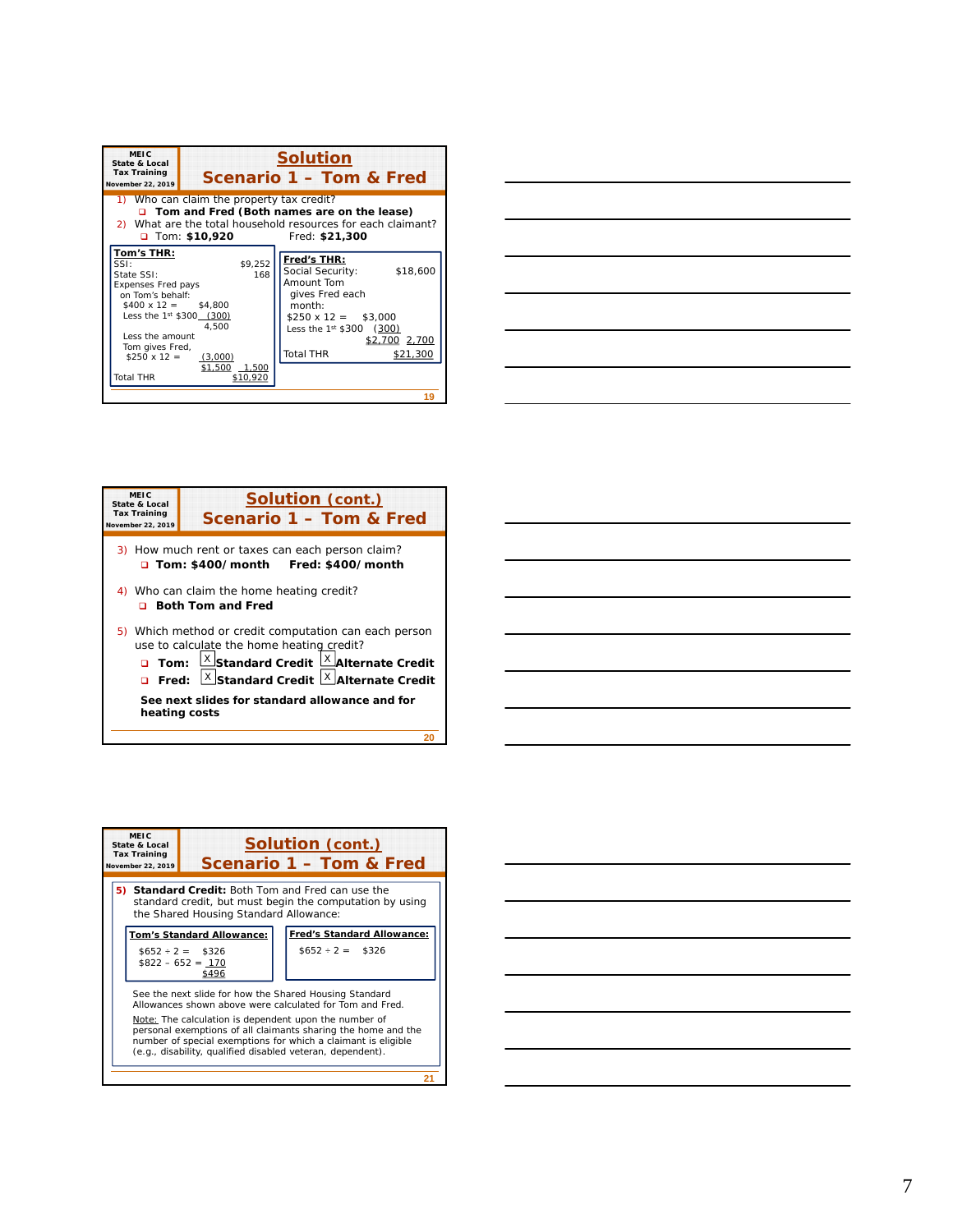| <b>MEIC</b><br><b>State &amp; Local</b><br><b>Tax Training</b><br>November 22, 2019 | <b>Solution (cont.)</b><br>Scenario 1 - Tom & Fred                                                                                                                                                                                                                                                                                                                                                                                                                                                                                                                                                                                                                                                                                                                                                                                                                                                                                                                                                                                                                                                                       |
|-------------------------------------------------------------------------------------|--------------------------------------------------------------------------------------------------------------------------------------------------------------------------------------------------------------------------------------------------------------------------------------------------------------------------------------------------------------------------------------------------------------------------------------------------------------------------------------------------------------------------------------------------------------------------------------------------------------------------------------------------------------------------------------------------------------------------------------------------------------------------------------------------------------------------------------------------------------------------------------------------------------------------------------------------------------------------------------------------------------------------------------------------------------------------------------------------------------------------|
|                                                                                     | 5) Standard Credit (continued):                                                                                                                                                                                                                                                                                                                                                                                                                                                                                                                                                                                                                                                                                                                                                                                                                                                                                                                                                                                                                                                                                          |
| 2019.<br>standard allowance.                                                        | Shared housing standard allowance (See pg. 5 of MI-1040CR-7 instructions):<br>1. First, look up the standard allowance for all of the personal exemptions<br>in the home, two in this scenario. The standard allowance for two<br>exemptions in 2019 is \$652. (Per Michigan Treasury Update, Sept.<br>2. Divide this standard allowance by the number of claimants in the home:<br>$$652 \div 2 = $326$ for this scenario. This is Fred's shared housing<br>3. Tom is eligible for a special exemption. For this scenario, add the<br>difference between the standard allowance for three exemptions and the<br>standard allowance for two exemptions (\$822 - \$652 = \$170) to the<br>amount calculated in step 2 above $(\$326)$ . $\$484$ $(\$170 + \$326)$ is<br>Tom's shared housing standard allowance.<br>(Tom can claim a special exemption because he is blind. Age does not<br>matter when claiming an exemption for deaf, blind, hemiplegic, paraplegic<br>and quadriplegic. An exemption for totally and permanently disabled can no<br>longer be claimed once the individual is 66 yrs. of age or older.) |

**22**

**23 MEIC State & Local Tax Training November 22, 2019 Solution (cont.) Scenario 1 – Tom & Fred 5) Alternate Credit:** Both Tom and Fred can claim the alternate credit: **Heating Costs Tom and Fred may Each Claim:**  $$580 \div 2 = $290$ When two or more single adults share a home and each owns the home or has contracted to pay rent, the annual heating costs should be divided by the number of eligible claimants in the home, regardless of who pays the bill and in whose name the gas bill is. Note: A claimant is not eligible to use the alternate credit when: 1) Claim is for less than 12 months (e.g., part-year resident or not billed for 12 months' heating costs between 11/01/2018 through 10/31/2019), or 2) Heating costs are currently included in rent

| MEIC.<br>Scenario 2 - Daisy & Sam<br>State & Local<br><b>Tax Training</b><br><b>Facts</b><br>November 22, 2019                                                                                                                                                                                                                              |                                                                                                        |  |
|---------------------------------------------------------------------------------------------------------------------------------------------------------------------------------------------------------------------------------------------------------------------------------------------------------------------------------------------|--------------------------------------------------------------------------------------------------------|--|
| <b>DAISY</b><br>Age 63<br>Income:<br>Social Security<br>$(SSDI) - $4,860$<br><b>D</b> Pension - \$11,600                                                                                                                                                                                                                                    | <b>SAM</b><br>Age 28, Totally and<br>permanently disabled<br>Income:<br>□ Social Security -<br>\$9.084 |  |
| Sam does not provide over $\frac{1}{2}$ of his own support.<br>His Social Security comes in his mother's name for him.<br>The gas bill is in Sam's name; however, Daisy paid the<br>gas bill each month. Annual heating costs were \$1,560.<br>Daisy paid for all other household expenses including<br>property taxes for 2019 of \$1,798. | Daisy and her son Sam lived in Daisy's home all last year.                                             |  |

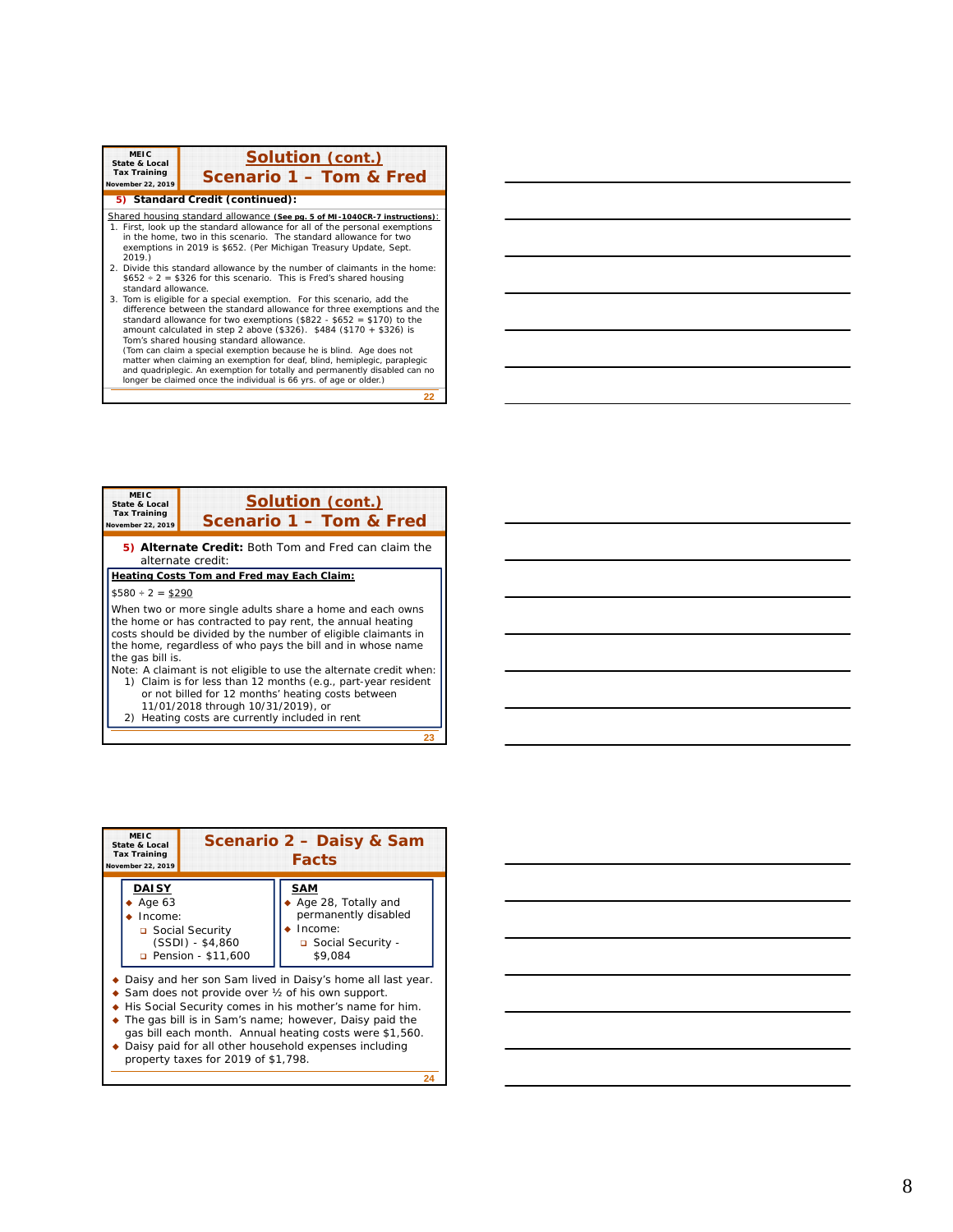